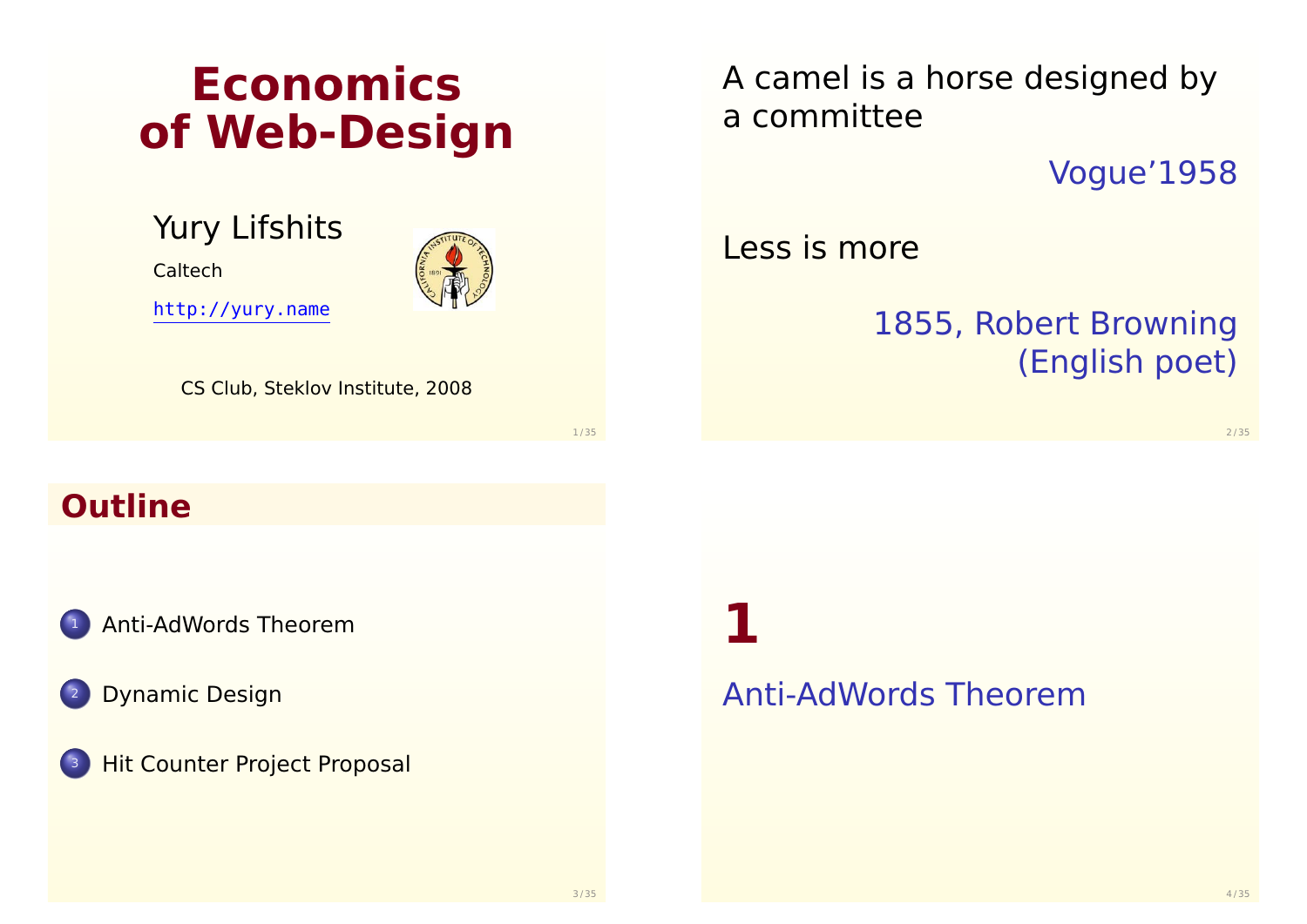# **Problem Statement**

Given 10 organic search results and 5 sponsored results place them on 15 slots on a webpage

**Math Model (2/2)**

Matching M: Place every link *i* to slot  $j = M(i)$ 

User clicks on link i with probability proportional to  $S_{M(i)} + a_i$ 

# **Math model (1/2)**

Every link i: Price  $p_i$ Relevance r<sup>i</sup> Attractiveness a<sup>i</sup>

Every slot j: Attention share  $s_i$ 

### **Payoffs**

Expected relevance:  $Rel(M) = \sum$ 15  $i=1$  $(S_{M(i)} + a_i) \cdot r_i$ Expected revenue:  $Rev(M) = \sum$ 15  $i=1$  $(s_{M(i)} + a_i) \cdot p_i$ 

Attractiveness is not important  $\mathbf{S}$  and  $\mathbf{S}$   $\mathbf{S}$   $\mathbf{S}$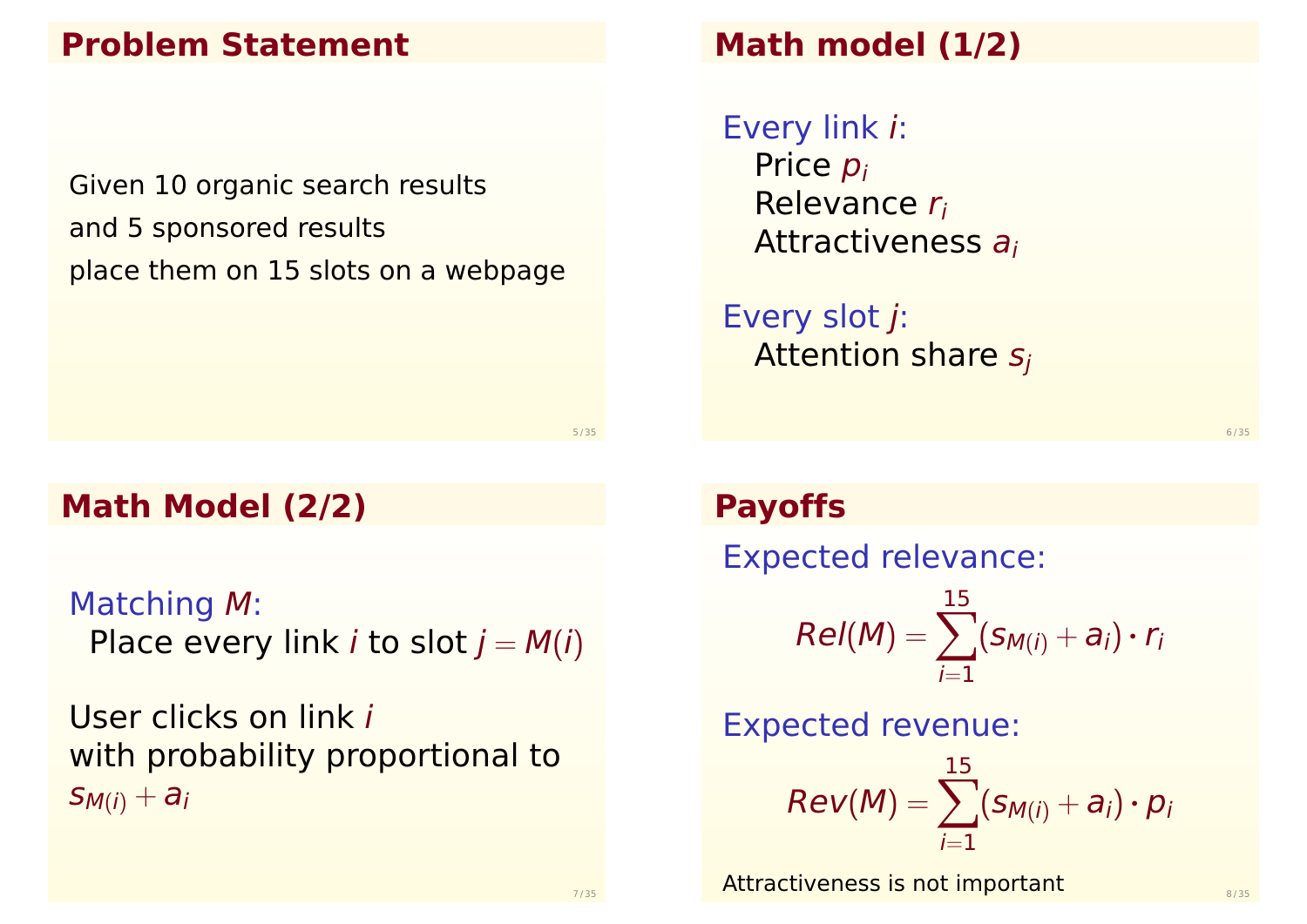### **Pareto-Optimal Matching**

M is Pareto-Optimal iff there is no M' such that  $Rel(M) < Rel(M')$ ,  $Rev(M) < Rev(M')$ 

Otherwise M is stupid

# **Example (1/2)**

|     |    | Attention   Link   Relevance   Price |      |
|-----|----|--------------------------------------|------|
| 50% | 01 |                                      |      |
| 40% |    |                                      | 25\$ |
| 10% | A2 |                                      | 20\$ |
|     |    |                                      |      |

10 / 35

# **Example (2/2)**

|     |    | Attention   Link   Relevance   Price |                |
|-----|----|--------------------------------------|----------------|
| 50% | A2 |                                      | 20\$           |
| 40% | 01 |                                      |                |
| 10% | A1 |                                      | 25\$           |
|     |    |                                      | $1.3$   12.5\$ |

### **Anti-AdWords**

Left — organic, right advertising

Under presented model AdWords design can be stupid

That is, another presentation can improve **both** relevance and revenue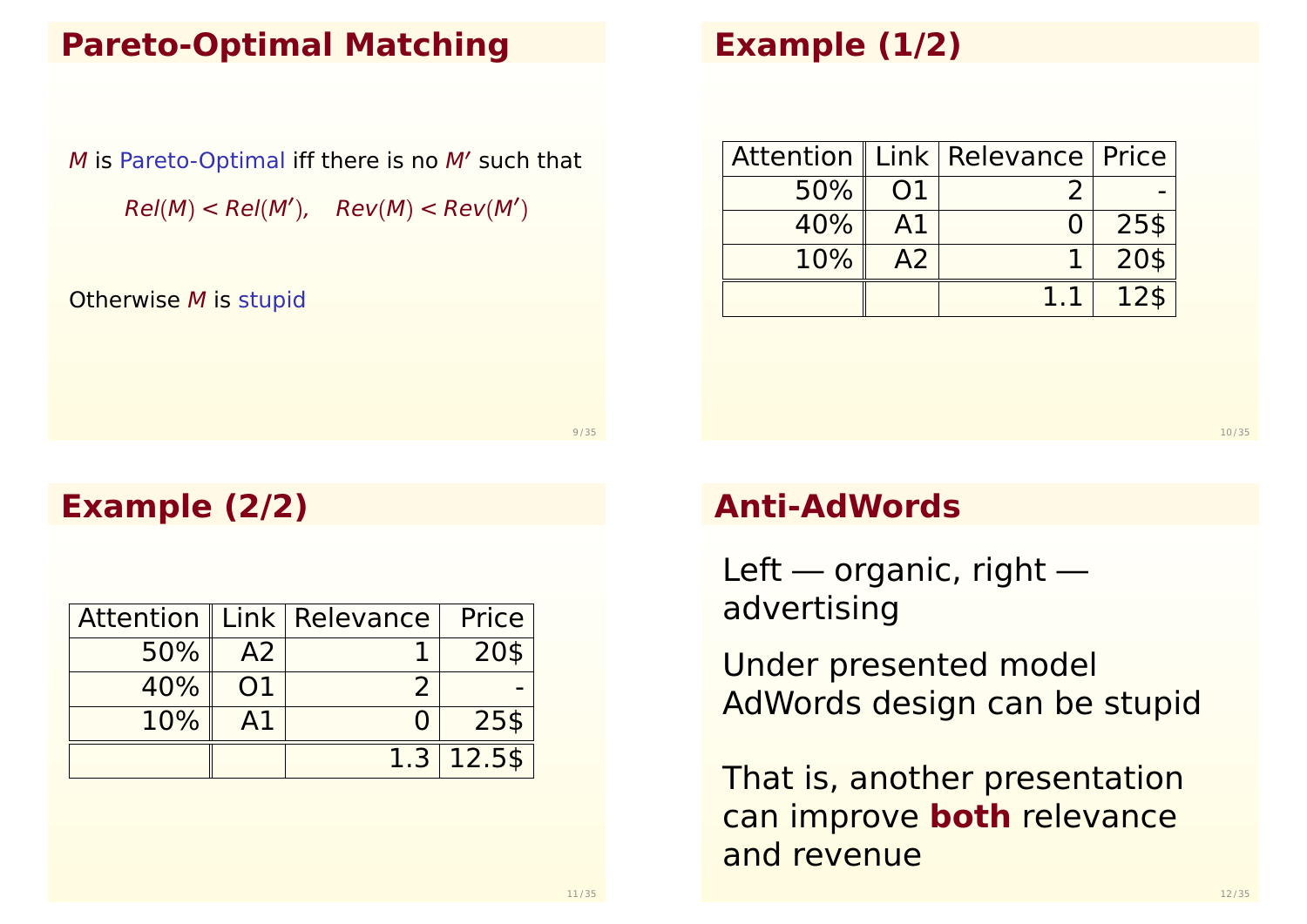### **Notation**

Page attention structure  $P$ : 20% 18% 15% . . . 4% 2%

Fixed design D: Ad slots, organic slots 20% 18% 15% . . . 4% 2%

13 / 35

### **Alternative to AdWords**

Single list for sponsored and organic results

Tradeoff ranking

#### Anti-AdWords Theorem

∀P ∀ <sup>∗</sup>D  $\exists$  links  $\mathcal L$  such that any matching M **∈** D is stupid for  $\mathcal L$ 

14 / 35

#### **Further questions**

Do we need to keep 10 Organic guarantee?

Adwords redundancy?

Quantify possible Adwords **inprovements** 

Find all rankings on a trade-off curve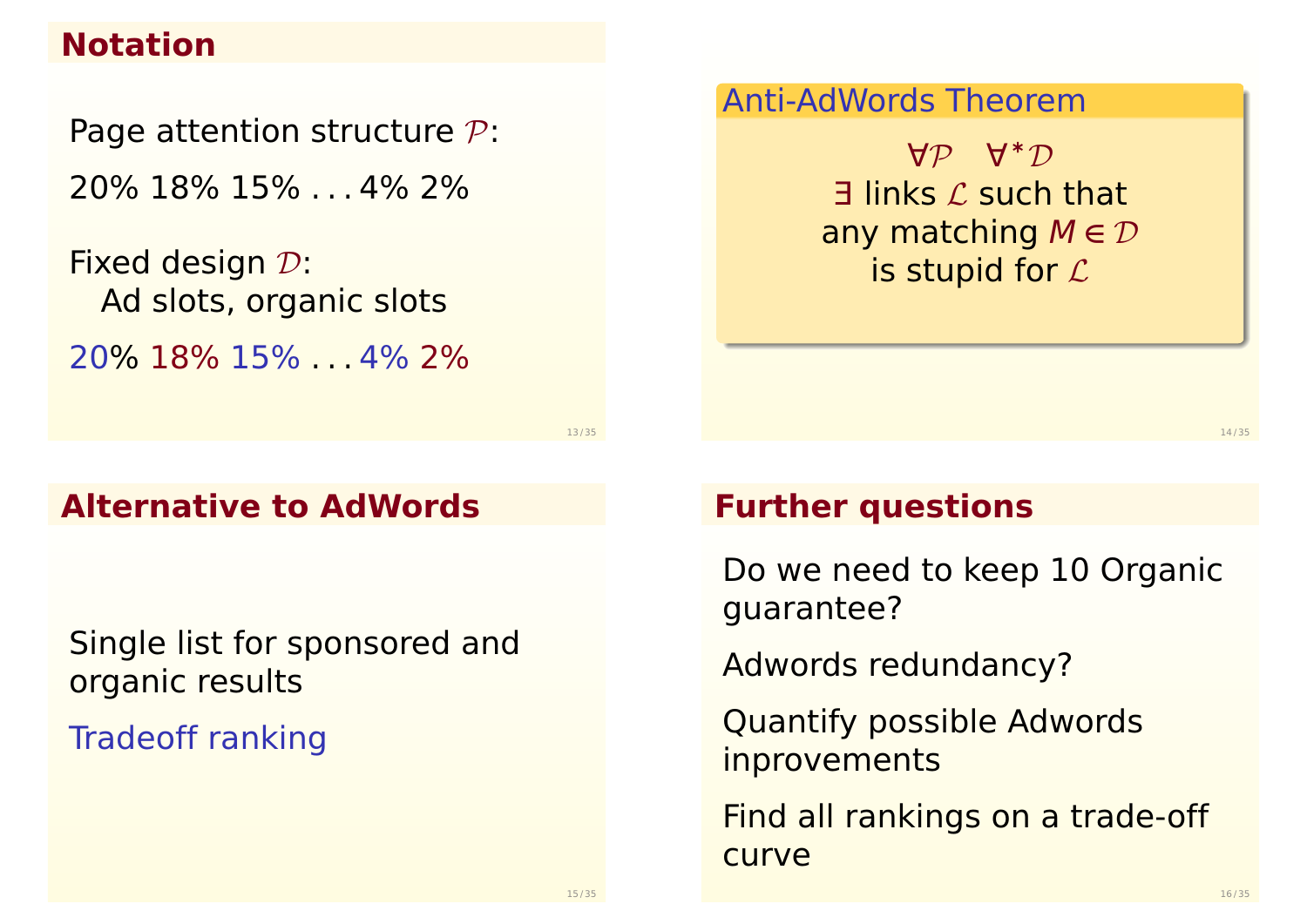**2** Dynamic Design

# **Increase Key Numbers**

Owners utility

User utility

18 / 35

# **Key Numbers for Owner**

- Ad revenue
- Number of users
- Volume of content
- **Amount of feedback**
- User time online
- Brand recognition

# **Key Numbers for User**

- $\bullet$  # of matches (dating)
- $\bullet$  # of job offers
- $\bullet$  # of answers (QA)
- # interesting stories (news)
- <span id="page-4-0"></span>• # of compliments (social networks)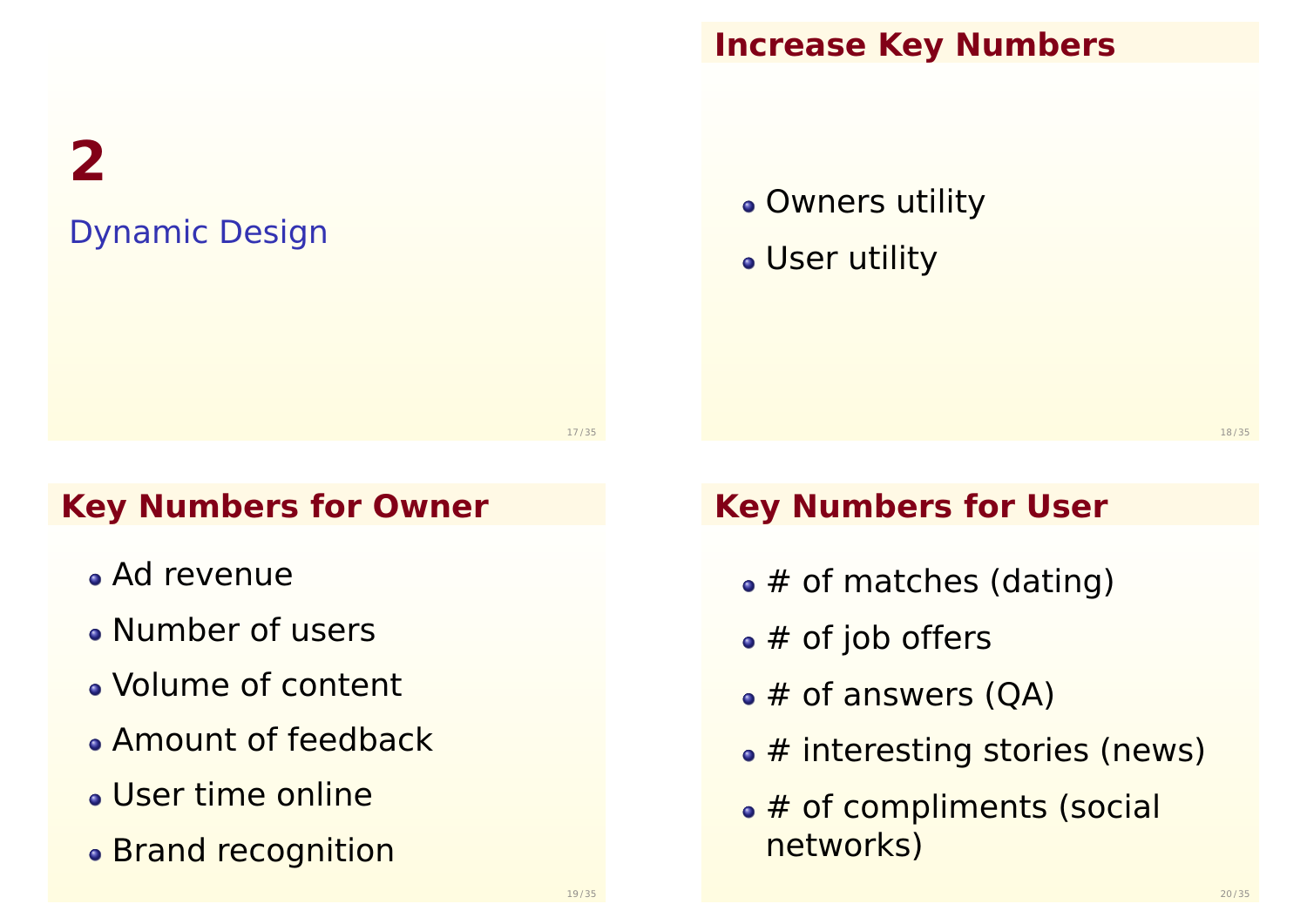

#### **Main Challenge**

Quantify Design

21 / 35

# **Design Decisions**

- What to display
- With what priorities?

# **Quantify Internal Priorities**

# Attention budgets and auctions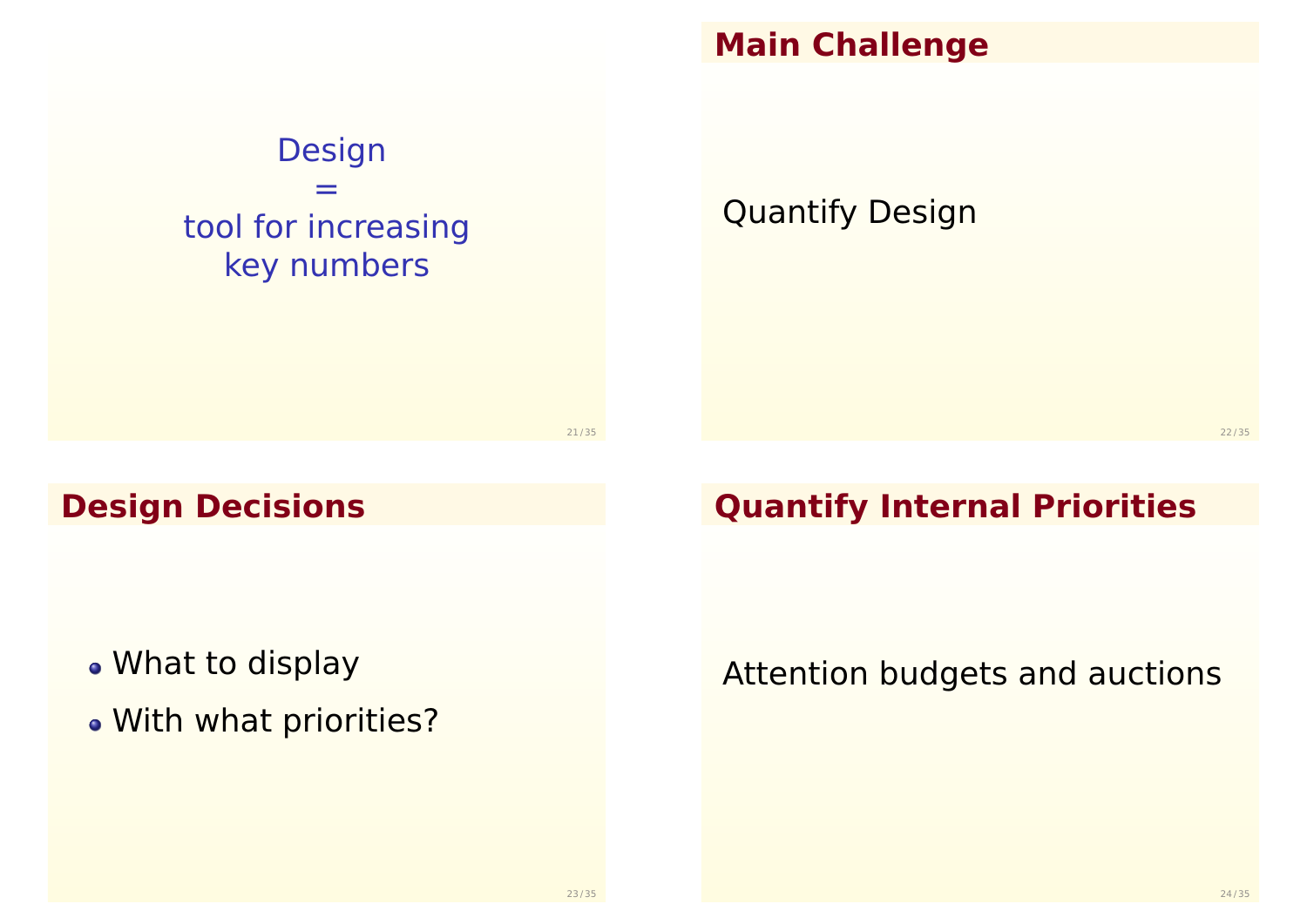# **Dynamic Design**

Choices based on opportunity (user, action, time) knowledge

### **Minimalism?**

- Design complexity  $=$  # of links
- $\bullet$  Links with CTR  $\lt$  .001 are worse than ads
- One random big instead many static small

### **Design Mechanisms**

- Chosen by owner
- Fresh
- User voted
- Random
- Personalized
- Paid

26 / 35

# **Links to kill**

- Amazon: "Add to wedding registry"
- Google: "Report yourself"
- Yahoo: "Horoscopes"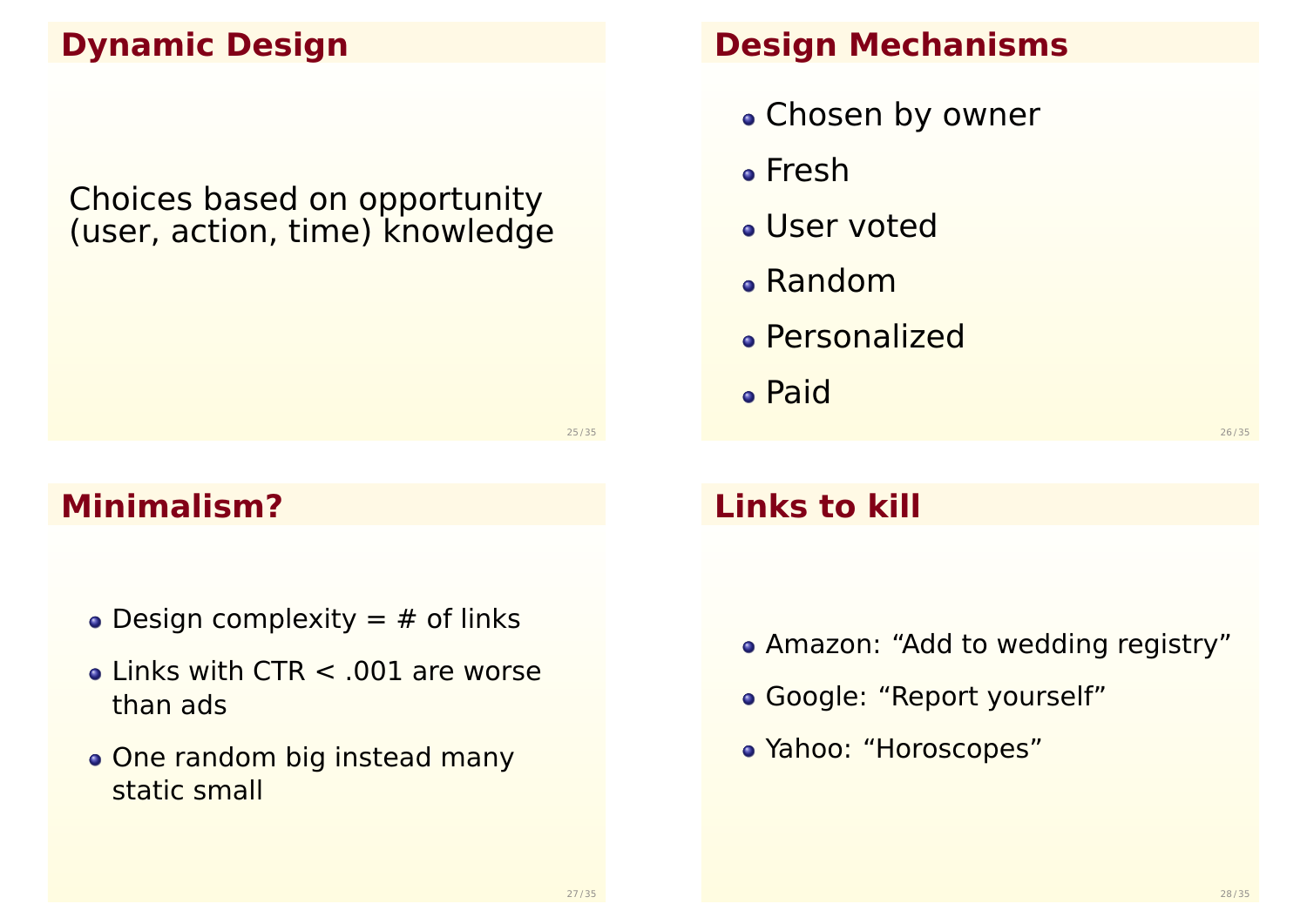# **Django MTV Tricks**

- Template inheritance
- If/for loops in templates
- Exceptions

**3**

Hit Counter Project Proposal

30 / 35

# **Hit Analysis**

- Easy: incoming hits
- Hard: outgoing hits

# **Outgoing Hits**

Ajax solution

Can be blocked

**.** Inverted index

Internal hits only

Goto

<span id="page-7-0"></span>Bad for SEO